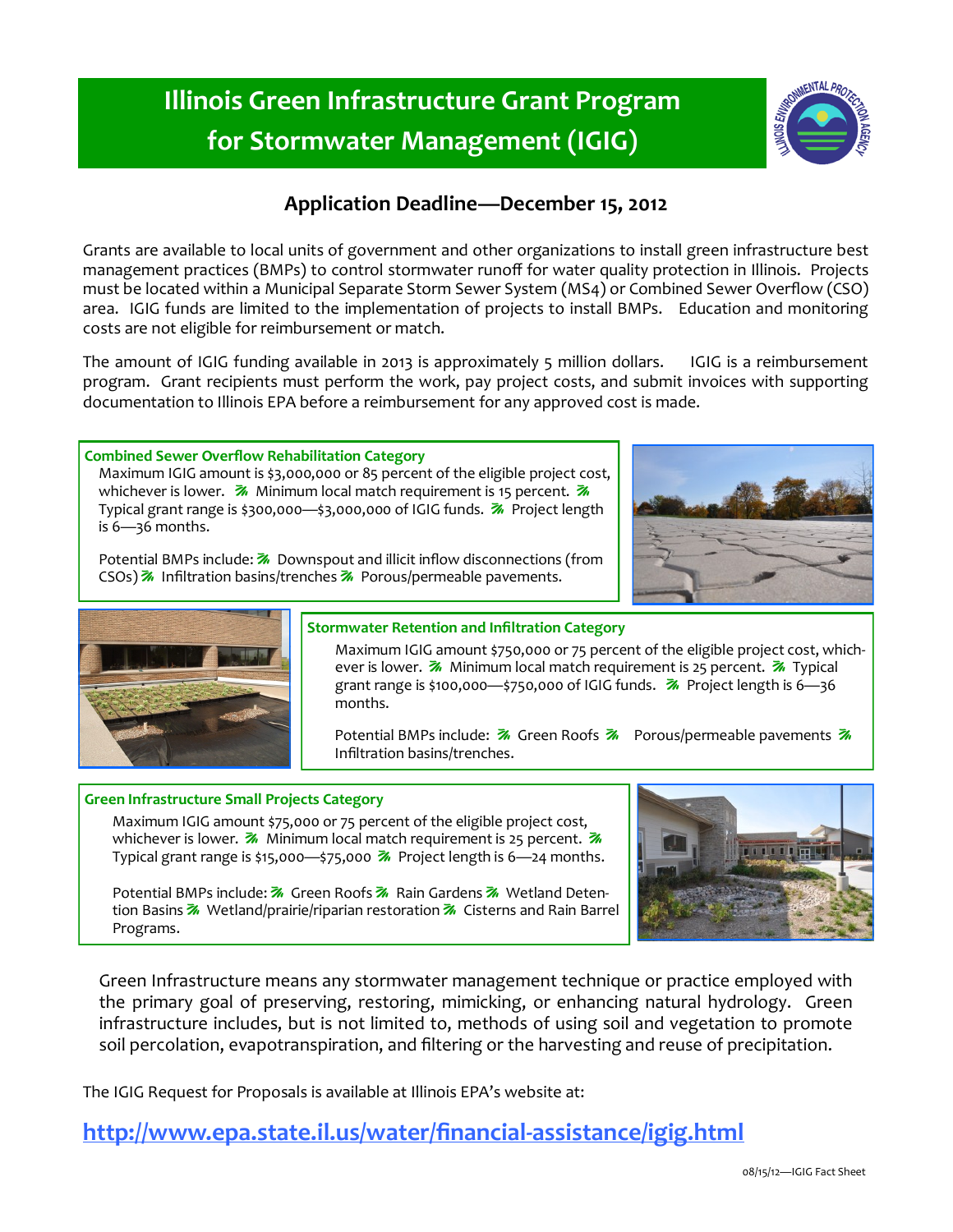# **IGIG Program Summary - FY 11 /FY 12**

|                                         | <b>CSO Rehabilitation</b> |              | <b>Retention/Infiltration</b> |              | <b>Small Project</b> |              | Total  |              |
|-----------------------------------------|---------------------------|--------------|-------------------------------|--------------|----------------------|--------------|--------|--------------|
|                                         | FY 11                     | <b>FY 12</b> | <b>FY 11</b>                  | <b>FY 12</b> | FY 11                | <b>FY 12</b> | FY 11  | <b>FY 12</b> |
| Applications Received                   | 29                        | 19           | 75                            | 52           | 50                   | 16           | 154    | 87           |
| <b>Applications Funded</b>              | 6                         | 3            | 4                             |              | 4                    |              | 14     | 10           |
|                                         |                           |              |                               |              |                      |              |        |              |
| Approximate Amount IGIG Funds Requested | \$18 M                    | \$12 M       | \$30 M                        | \$21 M       | \$3 M                | \$1M         | \$51 M | \$34 M       |



|                            |        |                | <b>Location</b>                                              | <b>Project Title</b>                                                                  | <b>IGIG Grant</b> |
|----------------------------|--------|----------------|--------------------------------------------------------------|---------------------------------------------------------------------------------------|-------------------|
| <b>CSO Rehabilitation</b>  | 븝<br>동 | 1              | <b>Footing Tile Separation Program</b><br>Joliet             |                                                                                       | \$820,000         |
|                            |        | $\overline{2}$ | Lord Street Basin CSO Green Infrastructure Retrofit<br>Elgin |                                                                                       | \$634,000         |
|                            |        | 3              | Riverside                                                    | Riverside Green Pavement Projects                                                     | \$502,663         |
|                            |        | 4              | <b>Elmwood Park</b>                                          | Elmwood Park Green Alleys Project                                                     | \$398,671         |
|                            |        | 5              | <b>Footing Drain Disconnection Program</b><br>Galesburg      |                                                                                       | \$255,000         |
|                            |        | 6              | <b>Niles</b>                                                 | <b>Niles Bio-Infiltration Facility</b>                                                | \$202,224         |
|                            | ą<br>뇞 | 15             | <b>Franklin Park</b>                                         | Village of Franklin Park Police Station                                               |                   |
|                            |        | 16             | Green Infrastructure CSO Program<br>Aurora                   |                                                                                       | \$1,451,667       |
|                            |        |                | Parking Lot 13 Green Infrastructure Retrofit<br>LaGrange     |                                                                                       | \$489,000         |
|                            |        |                |                                                              |                                                                                       |                   |
| Retention/<br>Infiltration | 븝<br>뇞 |                | Danville                                                     | Danville High School Campus Improvement                                               |                   |
|                            |        | 8              | Alton                                                        | Alton Riparian Zone Restoration                                                       | \$510,165         |
|                            |        | 9              | Northbrook                                                   | Greenbriar School                                                                     | \$326,910         |
|                            |        | 10             | Chicago/35th Ward                                            | Milwaukee Ave. Green Development Corridor Program                                     |                   |
|                            | ă      | 18             | Chicago/Logan Square                                         | 21st Centruy Sustainable Schoolyard - Goethe School                                   | \$750,000         |
|                            | 놊      | 19             | Chicago/Bronzeville                                          | Bronzeville Cookin' Demonstration Roof and Parking Facility                           | \$404,656         |
|                            |        |                |                                                              |                                                                                       |                   |
| Small Project              | FY 11  | 12             | Chicago/BAPA                                                 | Green Parking Lot and Rain Garden                                                     | \$72,273          |
|                            |        | 13             | Aurora                                                       | Downer Place Bio-Infiltration Project                                                 | \$69,486          |
|                            |        | 14             | Springfield                                                  | Green Infrastructure BMPs at Illinois State Fairgrounds                               | \$56,218          |
|                            | a<br>는 | 20             | Champaign                                                    | I Hotel and Conference Center Green Roof System                                       | \$51,342          |
|                            |        | 21             | Chicago/20th Ward                                            | Woodlawn Center North Apartments                                                      | \$75,000          |
|                            |        | 22             | Schaumburg                                                   | Terada park Green Infrastructure Improvements                                         | \$75,000          |
|                            |        | 23             | Glenview                                                     | Waukegan Road Urban Rain Garden                                                       | \$7,114           |
|                            |        | 24             | Chicago                                                      | Permeable Pavement and Structural Soil Demonstration -<br>Center for Green Technology | \$75,000          |